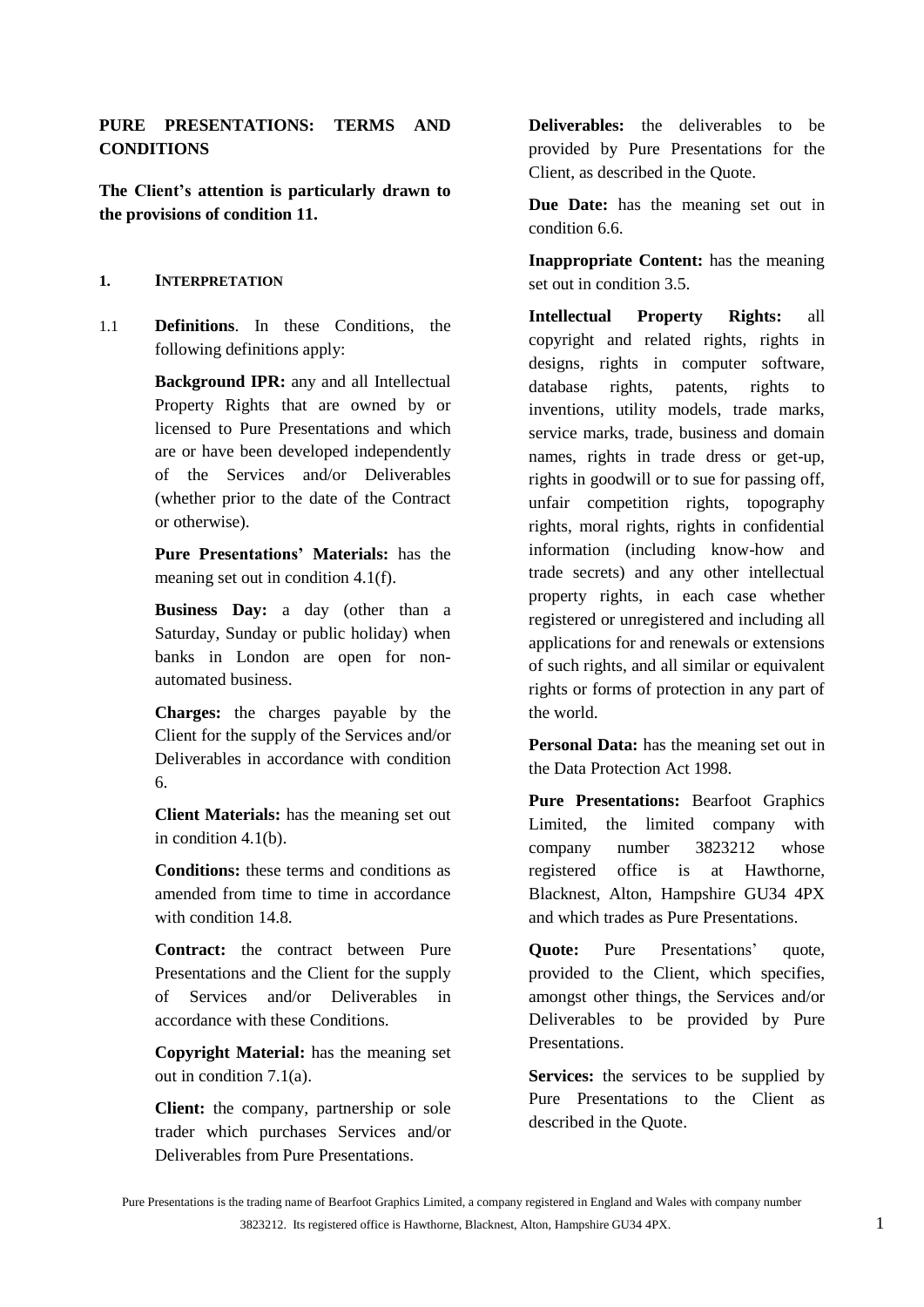**Site:** the website to be designed by Pure Presentations if so specified in the Quote.

**Third Party Equipment:** has the meaning set out in condition [3.7.](#page-2-1)

- 1.2 **Construction**. In these Conditions, the following rules apply:
	- (a) a **person** includes a natural person, corporate or unincorporated body (whether or not having separate legal personality);
	- (b) a reference to a party includes its successors or permitted assigns;
	- (c) a reference to a statute or statutory provision is a reference to such statute or statutory provision as amended or reenacted. A reference to a statute or statutory provision includes any subordinate legislation made under that statute or statutory provision, as amended or reenacted;
	- (d) any phrase introduced by the terms **including**, **include**, **in particular** or any similar expression, shall be construed as illustrative and shall not limit the sense of the words preceding those terms; and
	- (e) a reference to **writing** or **written** includes faxes and e-mails.

# **2. BASIS OF CONTRACT**

2.1 The Quote constitutes an offer by Pure Presentations to the Client to purchase Services and/or Deliverables in accordance with these Conditions.

- <span id="page-1-0"></span>2.2 The Quote shall only be deemed to be accepted when the Client has indicated in writing or otherwise (including by issuing a purchase order) that it has accepted the Quote and Pure Presentations acknowledges in writing that it will commence provision of the Services and/or Deliverables at which point and on which date the Contract shall come into existence.
- 2.3 The Contract constitutes the entire agreement between the parties. The Client acknowledges that it has not relied on any statement, promise or representation made or given by or on behalf of Pure Presentations which is not set out in the Contract.
- 2.4 Any samples, drawings, descriptive matter or advertising issued by Pure Presentations, and any descriptions, images or illustrations contained in Pure Presentations' website, catalogues or brochures, are issued or published for the sole purpose of giving an approximate idea of the Services and/or Deliverables described in them. They shall not form part of the Contract or have any contractual force.
- 2.5 These Conditions apply to the Contract to the exclusion of any other terms that the Client seeks to impose or incorporate, or which are implied by trade, custom, practice or course of dealing.
- 2.6 Any quotation given by Pure Presentations (including a Quote) is only valid for a period of 28 days from its date of issue.
- 2.7 Until the Client has accepted the Quote pursuant to condition [2.2,](#page-1-0) Pure Presentations may but shall not be required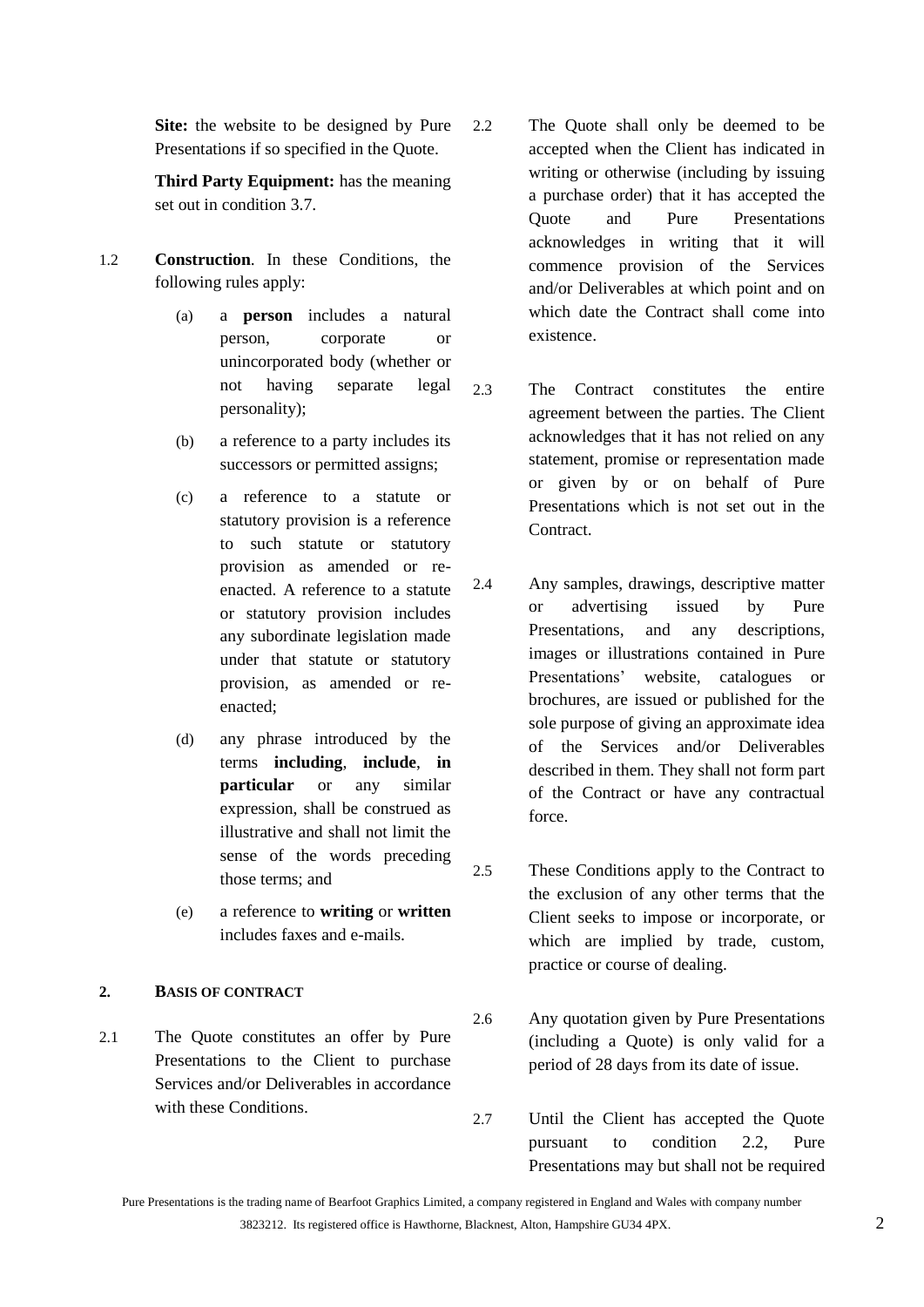to reserve any time or materials for the Client.

# **3. SUPPLY OF SERVICES AND/OR DELIVERABLES**

### *General*

- 3.1 Pure Presentations shall supply the Services and provide the Deliverables to the Client in accordance with the Quote in all material respects.
- 3.2 Pure Presentations warrants to the Client that the Services will be provided using reasonable care and skill.
- 3.3 Pure Presentations shall use its reasonable endeavours to meet any dates for provision of the Services and/or Deliverables specified in the Quote, but any such dates shall be estimates only and time shall not be of the essence for provision of the Services and/or the Deliverables. Pure Presentations shall not be liable for any costs incurred by the Client as a result of provision of the Services and/or the Deliverables after the time estimated by Pure Presentations in the Quote or otherwise.
- 3.4 Pure Presentations shall have the right to make any changes to the Services and/or Deliverables which are necessary to comply with any applicable law or safety requirement, or which do not materially affect the nature or quality of the Services or Deliverables, and Pure Presentations shall notify the Client of any such changes.
- <span id="page-2-0"></span>3.5 The Client is responsible for ensuring that the Client Materials do not infringe any applicable laws, regulations or third party rights (such as material which is obscene,

indecent, pornographic, seditious, offensive, defamatory, threatening, liable to incite racial hatred, menacing, blasphemous or in breach of any third party Intellectual Property Rights) (**Inappropriate Content**). Pure Presentations shall have the right to refuse to use in any Service and/or Deliverable, any text, image, film or video which it considers to be Inappropriate Content.

- 3.6 The Client will indemnify Pure Presentations against all damages, losses and expenses arising as a result of any action or claim that the Client Materials or any other material posted to, or linked to, the Site constitutes Inappropriate Content.
- <span id="page-2-1"></span>3.7 Any equipment, hardware or other tools or items provided to Pure Presentations by the Client for use in relation to the Services and/or Deliverables (whether belonging to the Client or a third party) (**Third Party Equipment**) shall remain the property of the Client or such third party and shall be at the risk (and under the insurance) of the Client or such third party. Pure Presentations shall not be responsible for any damage, loss, expense or delay incurred or suffered by the Client as a result of the use the Third Party Equipment by Pure Presentations or of any malfunction, damage, loss to or theft of the Third Party Equipment whilst in the possession of Pure Presentations.

# *Website Design*

- <span id="page-2-2"></span>3.8 If a Site is to be designed by Pure Presentations as part of the Services, Pure Presentations will:
	- (a) use its reasonable endeavours to ensure that the Site will be compatible with the most popular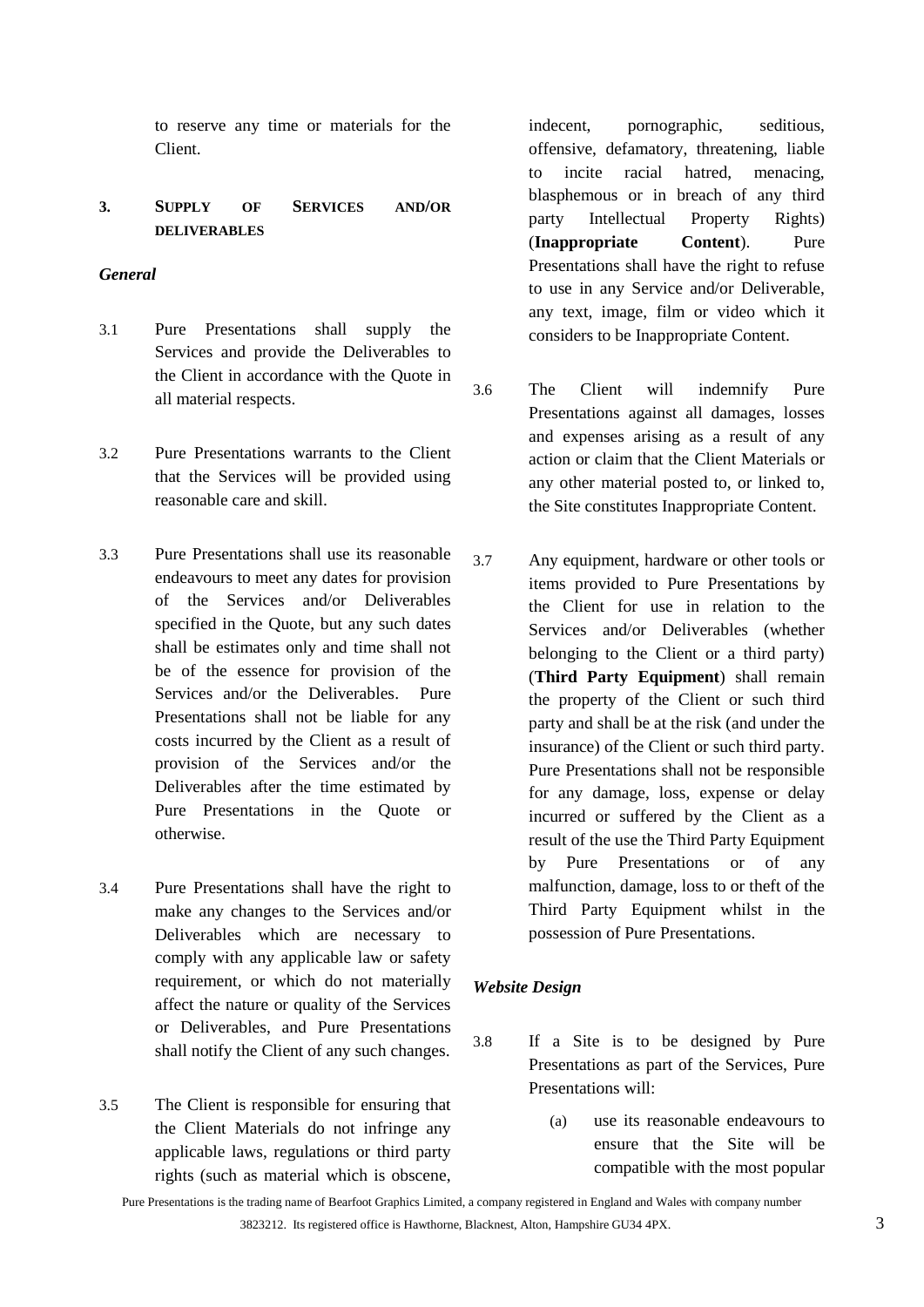internet browser applications but shall not be responsible if the Site is not so compatible or if any third party if therefore unable to access the Site;

- <span id="page-3-1"></span>(b) within 14 days of the Site going live, if it does not already do so, carry out any work necessary in order to ensure that the Site substantially complies with the design specification set out in the Quote; and
- (c) not, other than pursuant to condition [3.8](#page-2-2)[\(b\),](#page-3-1) be responsible for any website hosting, maintenance or support, development of or changes or amendments to the Site or domain name availability and registration unless otherwise agreed in writing.

### *Transportation*

3.9 Where the Services include transport of any Client Materials, Deliverables or any other equipment or tools required for the Services and any such goods or materials are damaged or lost in transit, Pure Presentations shall be responsible only for the cost of replacing any such goods or materials damaged or lost in transit.

# *Exclusions and Changes*

3.10 Pure Presentations uses current versions of standard software for the graphic design industry (or versions which are generally regarded as current). Unless otherwise agreed in writing with Pure Presentations, all Deliverables will be provided using such versions of such software. Pure Presentations shall not be responsible if the Client is unable to access the Deliverables

or any other issue arises as a result of a lack of compatibility between the software on which or the format in which Deliverables are provided and the Client's software and systems or the Client not having access to such software or systems as are required to download and/or view the Deliverables.

- 3.11 Pure Presentations shall not provide or be responsible for any matters specified as exclusions in the Quote.
- <span id="page-3-2"></span>3.12 Any request by the Client for a change to the Services and/or Deliverables, shall be the subject of a separate Contract and require a revised Quote.

# **4. CLIENT'S OBLIGATIONS**

- <span id="page-3-0"></span>4.1 The Client acknowledges that Pure Presentations' ability to provide the Services and Deliverables is dependent upon the full and timely co-operation of the Client (which the Client agrees to provide), as well as the accuracy and completeness of the design specification and quality of any information and data the Client provides to Pure Presentations. Accordingly, the Client shall:
	- (a) prior to accepting the Quote, ensure that the terms of the Quote are complete and accurate;
	- (b) provide Pure Presentations with such information and materials as Pure Presentations may reasonably require in order to supply the Services and/or Deliverables (**Client Materials**), and ensure that such information and materials are accurate, complete and of a resolution and quality appropriate for use in the Deliverable to be designed or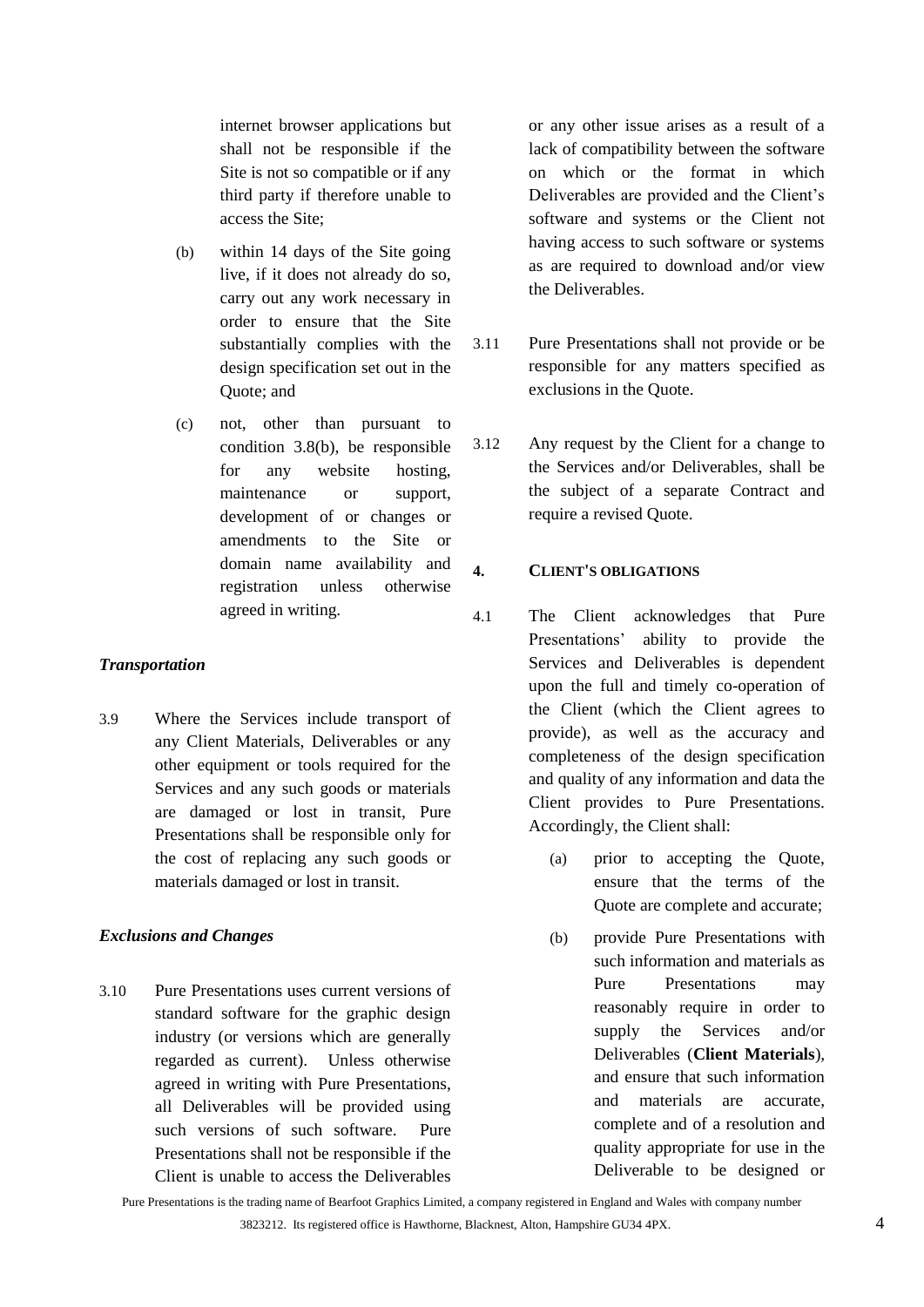otherwise provided by Pure Presentations and provided to Pure Presentations at the times and in the format requested by Pure Presentations or if no specific time is requested, then in a timely manner;

- <span id="page-4-1"></span>(c) obtain, maintain and renew at the appropriate time all necessary licences, permissions and consents which may be required for any of the Services and/or Deliverables and do so before the date on which the Services are to start and/or the Deliverables are to be delivered;
- (d) co-operate with Pure Presentations in all matters relating to the Services and Deliverables;
- (e) provide Pure Presentations, its employees, agents, consultants and subcontractors, with access to the Client's premises, office accommodation and other facilities as reasonably required by Pure Presentations in order to supply the Services;
- <span id="page-4-0"></span>(f) keep and maintain all materials, equipment, documents and other property of Pure Presentations (**Pure Presentations' Materials**) at the Client's premises or otherwise under the control of the Client, in safe custody at its own risk, maintain Pure Presentations' Materials in good condition until returned to Pure Presentations, and not dispose of or use Pure Presentations' Materials other than in accordance with Pure Presentations' written instructions or authorisation; and
- (g) immediately notify Pure Presentations of any cancellation of any Services and/or Deliverables (such notice shall be at least three Business Days' prior to the expected date for performance of any Services and/or provision of any Deliverables).
- <span id="page-4-2"></span>4.2 Pure Presentations cannot provide the Services and/or Deliverables unless the licences referred to in condition [4.1\(c\)](#page-4-1) are in place and remain in place. Pure Presentations will not be liable to the Client for any breach of these Conditions as a result of or in connection with any failure by the Client to obtain, maintain and renew such licences.
- 4.3 If Pure Presentations' performance of any of its obligations under the Contract is prevented or delayed by any act or omission by the Client or failure by the Client to perform any relevant obligation (**Client Default**):
	- (a) Pure Presentations shall, without limiting its other rights or remedies, have the right to suspend performance of the Services or provision of the Deliverables until the Client remedies the Client Default;
	- (b) Pure Presentations shall not be liable for the performance of any of its obligations to the extent the Client Default prevents or delays Pure Presentations' performance of any of its obligations;
	- (c) Pure Presentations shall not be liable for any damage, loss or expenses sustained or incurred by the Client arising directly or indirectly from Pure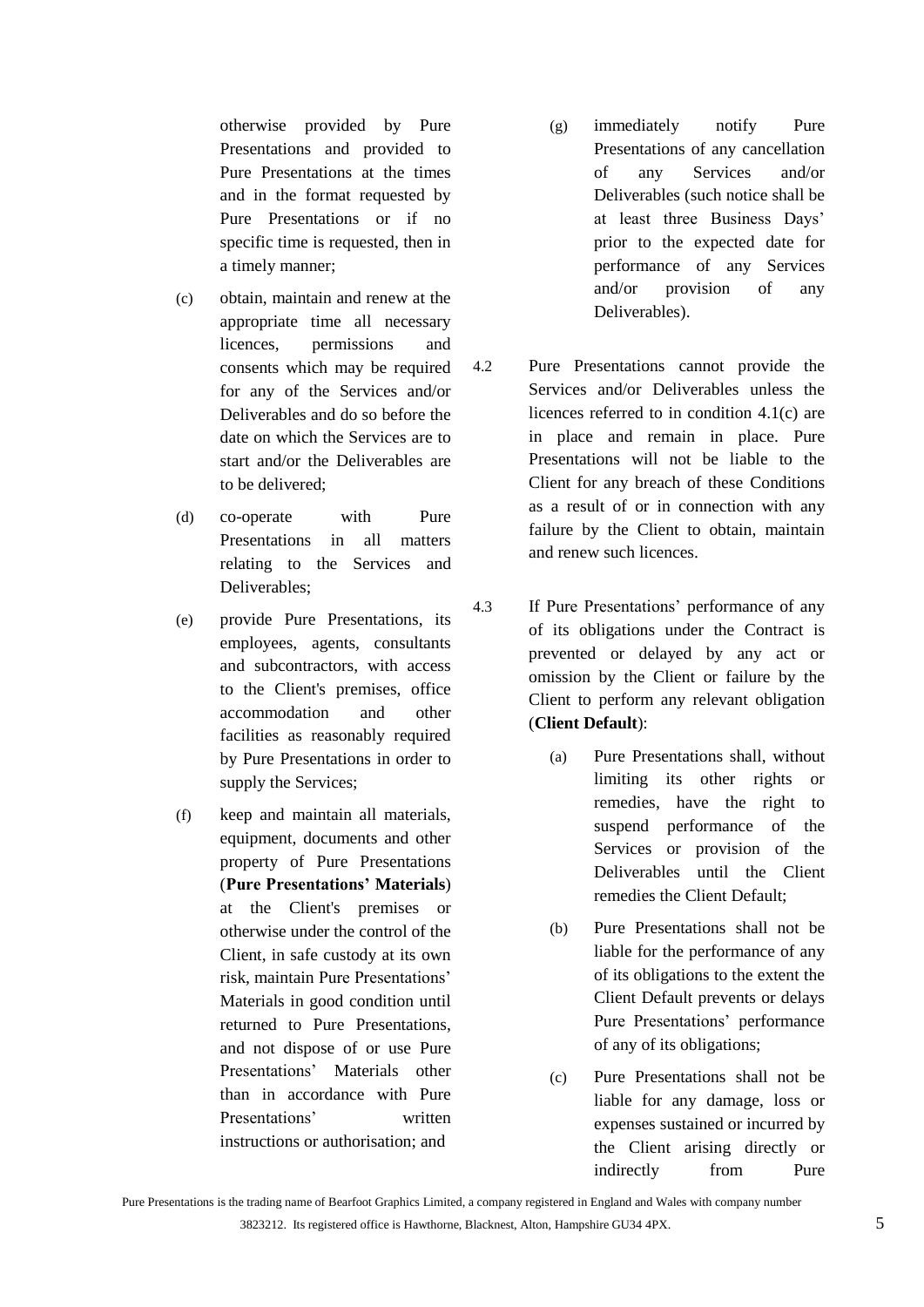Presentations' failure or delay to perform any of its obligations as set out in this condition [4.2;](#page-4-2) and

(d) the Client shall reimburse Pure Presentations on written demand for all damages, losses and expenses sustained or incurred by Pure Presentations arising directly or indirectly from the Client Default.

# **5. APPROVAL PROCESS**

- 5.1 Pure Presentations shall provide to the Client a final proof of each Deliverable, for approval.
- <span id="page-5-1"></span>5.2 The Client shall be solely responsible for checking and approving each Deliverable, including in relation to the design, layout, grammar, spelling, punctuation, images and overall look and feel.
- 5.3 If the Deliverable is approved by the Client, the Client shall promptly notify Pure Presentations of such approval in writing. In addition, approval of the Deliverable shall be deemed to have taken place upon the occurrence of any of the following events:
	- (a) the Client uses any part of the Deliverable for any revenueearning purposes or to provide any services to third parties other than for the approval process; or
	- (b) the Client unreasonably delays review of the Deliverable for the purposes of approving it.
- 5.4 In certain circumstances, for example, where a number of changes are made prior to a Deliverable being approved by the Client or instructions are changed after

work has started, Pure Presentations may need to apply additional Charge (for example, for the additional time taken). If this happens Pure Presentations will discuss the circumstances with the Client and agree the additional Charges which will apply, before carrying out any further work.

- 5.5 Pure Presentations shall not and shall not be required to submit any Deliverable to print or to make available or otherwise release any Deliverable into the public domain, which has not been approved by the Client (and in respect of which Pure Presentations has not received written notification pursuant to condition [5.2\)](#page-5-1).
- 5.6 Once the Client has notified Pure Presentations that the Deliverable has been approved, any further amendments, variations or modifications requested by the Client shall be subject to condition [3.12](#page-3-2) and therefore at the Client's cost.

# <span id="page-5-0"></span>**6. CHARGES AND PAYMENT**

- <span id="page-5-2"></span>6.1 The Charges for the Services and/or Deliverables shall be on a time and materials basis:
	- (a) the Charges shall be calculated in accordance with Pure Presentations' daily fee rates, as set out in the Quote or such other basis as is set out in the Quote;
	- (b) Pure Presentations' daily fee rates for each individual are calculated on the basis of: an hour; a half day (4 hours), a day (eight hours) or, when worked at a Client's premises or other location at the request of the Client, a "site day" (ten hours) worked on Business Days;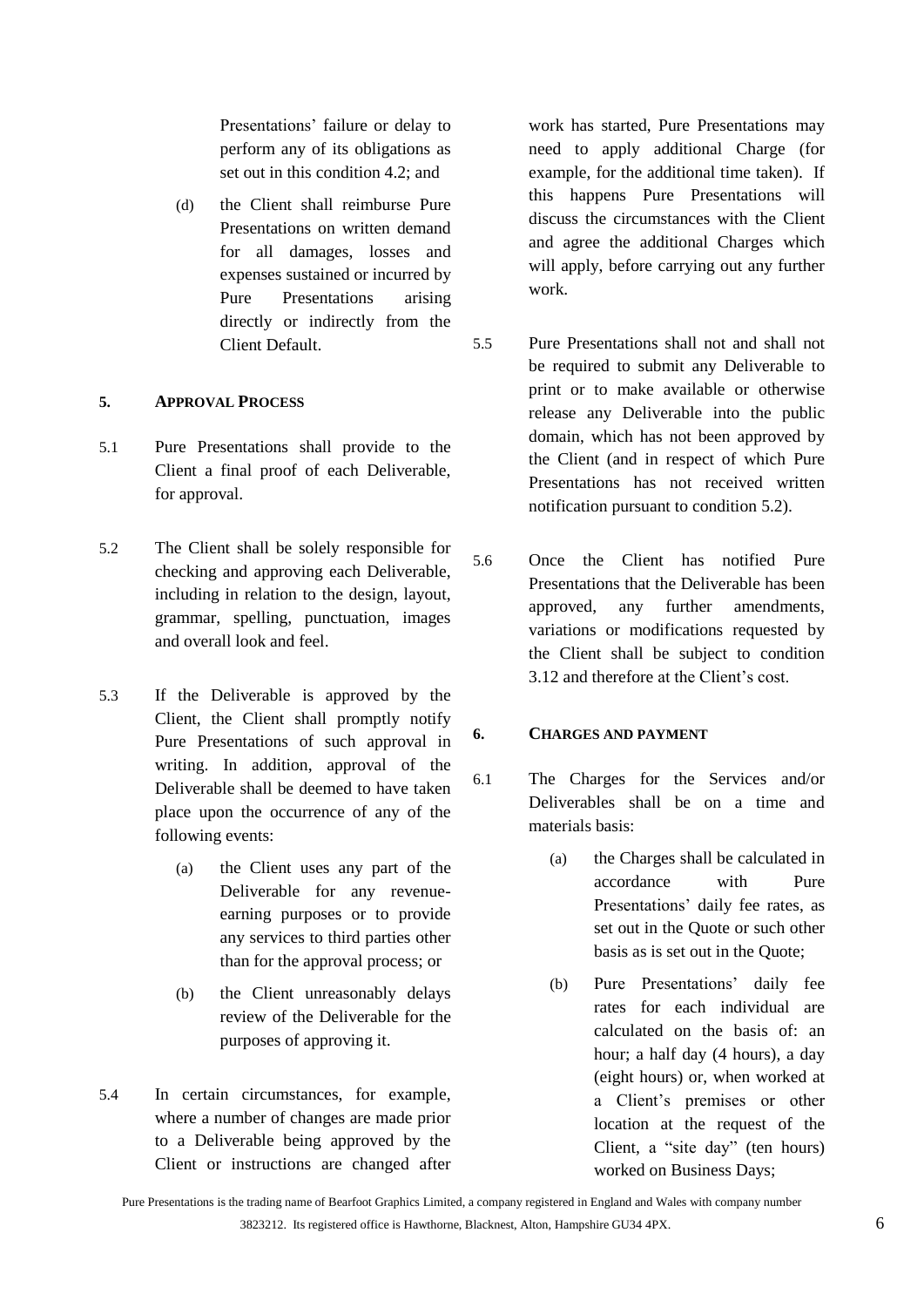- (c) Pure Presentations shall be entitled to charge overtime (on an hourly basis, pro rata the fees referred to in the Quote and rounded up to the nearest hour) for any time worked by it or individuals whom it engages on the Services and/or provision of the Deliverables outside the hours referred to in condition [6.1\(b\);](#page-5-2)
- (d) Pure Presentations shall be entitled to charge the Client for any expenses reasonably incurred by it or the individuals whom Pure Presentations engages in connection with the Services and/or Deliverables including the cost of materials, legal costs, travelling expenses, hotel costs, subsistence and any associated expenses, and the cost of services provided by third parties and required by Pure Presentations for the performance of the Services and/or provision of the Deliverables; and
- (e) unless otherwise agreed, the Charges shall be payable in GBP only.
- 6.2 Pure Presentations reserves the right to increase its daily fee rates, provided that such charges cannot be increased more than once in any 12 month period. Pure Presentations will give the Client written notice of any such increase two months before the proposed date of the increase. If such increase is not acceptable to the Client, it shall notify Pure Presentations in writing within four weeks of the date of Pure Presentations' notice and Pure Presentations shall have the right without limiting its other rights or remedies to

terminate the Contract by giving four weeks' written notice to the Client.

- 6.3 Pure Presentations shall invoice the Client at the time or times specified in the Quote, and if no time is specified, then on completion of the Services and/or Deliverables, or, if the Services and/or Deliverables are to be provided for more than a month, monthly in arrears.
- 6.4 The Client shall pay each invoice submitted by Pure Presentations:
	- (a) unless otherwise stated on the Quote, within 30 days of the date of the invoice; and
	- (b) in full and in cleared funds by BACS to a bank account nominated in writing by Pure Presentations, by cheque, cash or (for non UK Clients only) via Paypal or an alternative online payment service, and

time for payment shall be of the essence of the Contract.

- 6.5 All amounts payable by the Client under the Contract are exclusive of amounts in respect of value added tax chargeable for the time being (**VAT**). Where any taxable supply for VAT purposes is made under the Contract by Pure Presentations to the Client, the Client shall, on receipt of a valid VAT invoice from Pure Presentations, pay to Pure Presentations such additional amounts in respect of VAT as are chargeable on the supply of the Services and/or Deliverables at the same time as payment is due for the supply of the Services and/or Deliverables.
- <span id="page-6-0"></span>6.6 Without limiting any other right or remedy of Pure Presentations, if the Client fails to make any payment due to Pure

Pure Presentations is the trading name of Bearfoot Graphics Limited, a company registered in England and Wales with company number 3823212. Its registered office is Hawthorne, Blacknest, Alton, Hampshire GU34 4PX. 7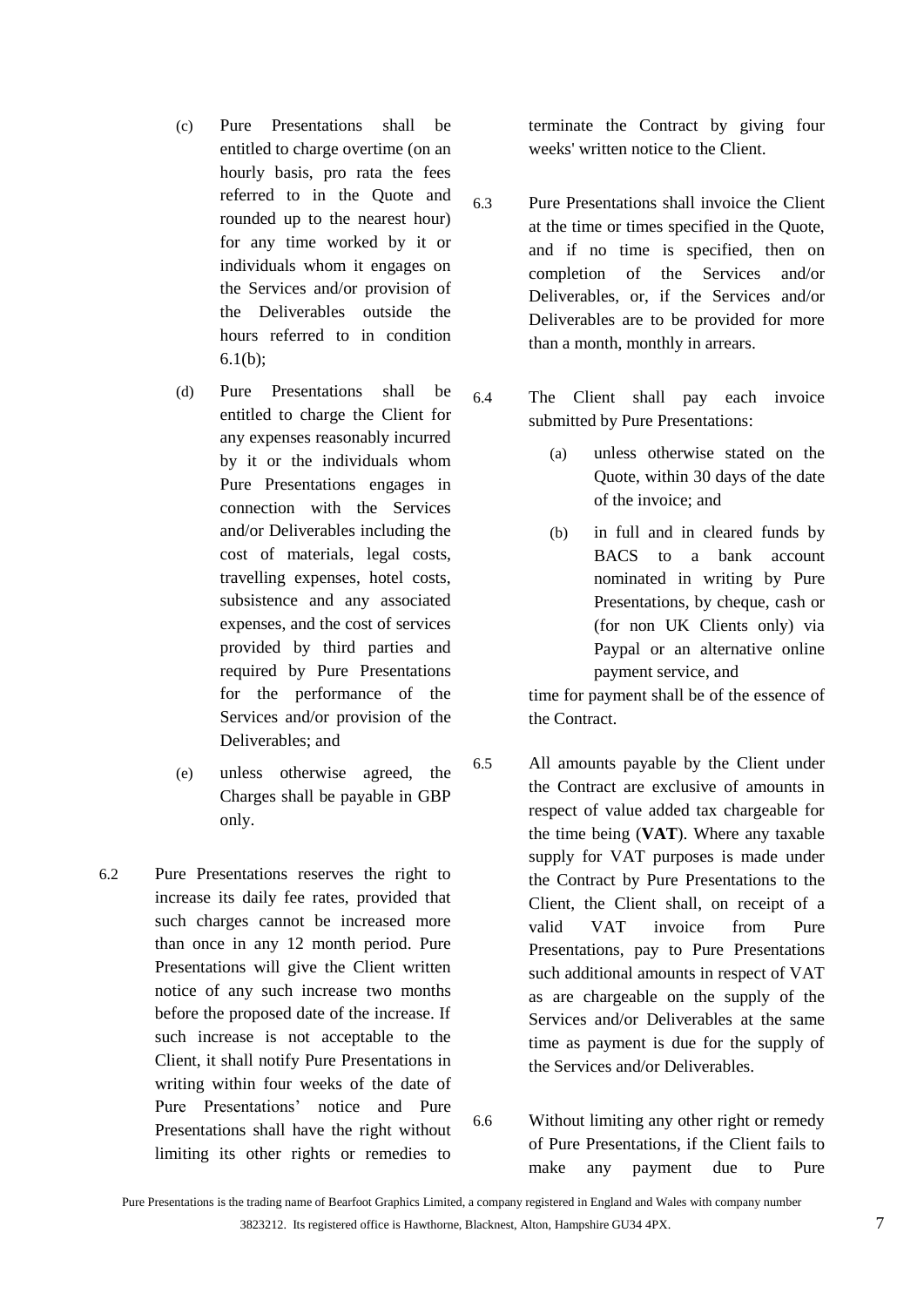Presentations under the Contract by the due date for payment (**Due Date**), Pure Presentations shall have the right to charge interest on the overdue amount at the rate of 8% per cent per annum above the then current HSBC Bank plc's base rate accruing on a daily basis from the Due Date until the date of actual payment of the overdue amount, whether before or after judgment, and compounding quarterly. Under Late Payment Act 1998, Pure Presentations shall have the right to claim compensation for invoices which are not paid to terms, at a rate of between £40 and £100 per invoice depending on invoice value. Pure Presentations reserves the right to claim all legal and administration costs reasonably incurred in the recovery of overdue accounts. Where these costs exceed the compensation amount, they will be added to the debt and be recoverable in full, from the Client.

- 6.7 The Client shall, within 14 days of receipt of an invoice, notify Pure Presentations of any dispute in relation to such invoice.
- 6.8 The Client shall pay all amounts due under the Contract in full without any deduction or withholding except as required by law and the Client shall not be entitled to assert any credit, set-off or counterclaim against Pure Presentations in order to justify withholding payment of any such amount in whole or in part. Pure Presentations may, without limiting its other rights or remedies, set off any amount owing to it by the Client against any amount payable by Pure Presentations to the Client.
- 6.9 If any Services and/or Deliverables are cancelled by giving notice of three or more than three Business Days, the Client shall be liable to pay Pure Presentations for the time taken by Pure Presentations in respect

of any Services and/or Deliverables provided prior to the date of cancellation. If any Services and/or Deliverables are cancelled by giving notice of less than three Business Days, the Client shall be liable to pay Pure Presentations for the time taken by Pure Presentations in respect of any Services and/or Deliverables provided prior to the date of cancellation and for any half days, days or site days (as described in condition [6.1\(b\)\)](#page-5-2) booked or otherwise reserved with Pure Presentations after the date of cancellation.

#### **7. INTELLECTUAL PROPERTY RIGHTS**

#### *Ownership*

- <span id="page-7-0"></span>7.1 Subject to condition [7.6,](#page-8-0) the Client shall not acquire any right, title or interest in or to the Intellectual Property Rights of Pure Presentations or its licensors, including:
	- (a) the Intellectual Property Rights in or relating to the Services and/or the Deliverables (the **Copyright Material**); or
	- (b) the Background IPR.
- 7.2 All Pure Presentations' Materials are the exclusive property of Pure Presentations.
- 7.3 Subject to conditions [7.9](#page-8-1) and [7.10,](#page-8-2) Pure Presentations shall not acquire any right, title or interest in or to the Intellectual Property Rights of the Client or its licensors.
- 7.4 If requested to do so by Pure Presentations, the Client shall, at its own expense, mark all Pure Presentations' Materials, Copyright Materials and Deliverables or parts thereof with the appropriate notice,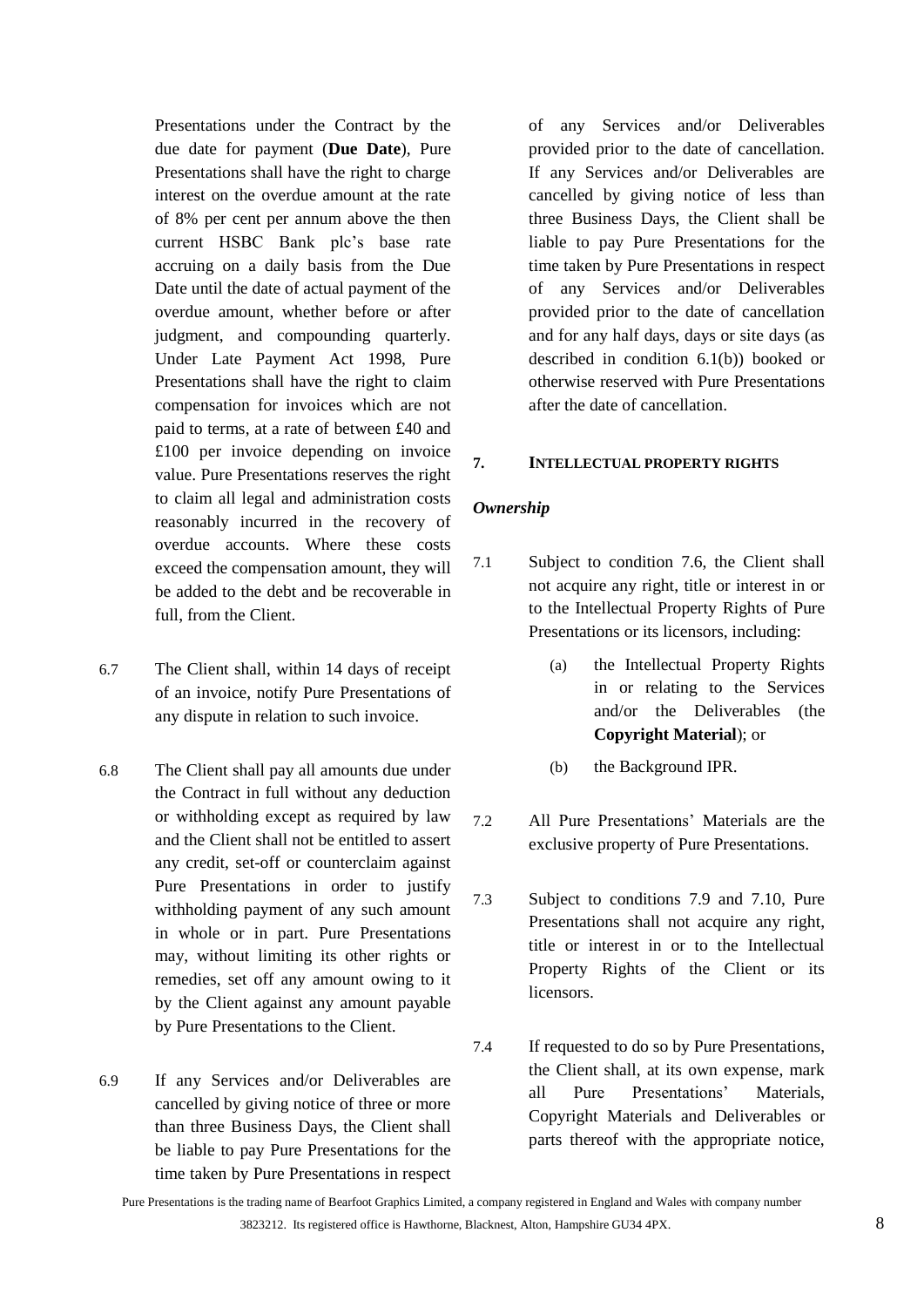legend or marks in the manner directed by Pure Presentations.

7.5 Pursuant to these Conditions, Pure Presentations shall be entitled to use any of the Client's names, logos or trade marks on any of its products or services contained in any of the Deliverables or Services for promotion and marketing purposes.

# *Licences*

- <span id="page-8-0"></span>7.6 Subject to payment of the Charges in full, Pure Presentations hereby grants to the Client, or shall procure the grant to the Client of, a perpetual, worldwide, nonexclusive, non-transferable licence to use the Copyright Material and such of the Background IPR as are contained in the Services and/or the Deliverables, for the purposes described in the Quote.
- 7.7 The licence granted in condition [7.6](#page-8-0) is granted solely to the extent necessary for the Client to use the Services and/or the Deliverables in accordance with the Contract. The Client shall not use such licensed materials for any other purpose without the prior written consent of Pure Presentations.
- 7.8 The Client shall not, whether alone or in association with any other person, vary, reverse engineer, disassemble, create derivative works, modify, adapt the Services, Deliverables or any of Pure Presentations' Intellectual Property Rights, without express prior written consent from Pure Presentations.
- <span id="page-8-1"></span>7.9 The Client hereby grants to Pure Presentations, or shall procure the grant to Pure Presentations of, a perpetual,

worldwide, non-exclusive, nontransferable licence to use such of the Intellectual Property Rights of the Client or its licensors as are required in order for Pure Presentations to provide the Services and/or the Deliverables and to use the Deliverables for its own marketing purposes (including on its website).

# *Joint Working*

<span id="page-8-2"></span>7.10 To the extent that any Intellectual Property Rights arise as a result of joint working or collaboration between Pure Presentations and the Client, the Client hereby assigns to Pure Presentations all existing and future Intellectual Property Rights arising as a result of such joint working (the **Joint IPR**). Insofar as the Intellectual Property Rights in the Joint IPR do not vest automatically in Pure Presentations by operation of law or under the Contract, the Client holds legal title in such Joint IPR on trust for Pure Presentations. Subject to payment of the Charges in full, Pure Presentations hereby grants to the Client or shall procure the grant to the Client of, a perpetual, worldwide, non-exclusive, nontransferable licence to use the Joint IPR for the purposes described in the Quote.

# *Third Party Rights*

7.11 The Client acknowledges that, in respect of any Intellectual Property Rights belonging to a third party (meaning any person other than Pure Presentations), the Client's use of any such Intellectual Property Rights is conditional on Pure Presentations obtaining a written licence from the relevant licensor on such terms (including as to cost) as will entitle Pure Presentations to license such rights to the Client pursuant to the Quote.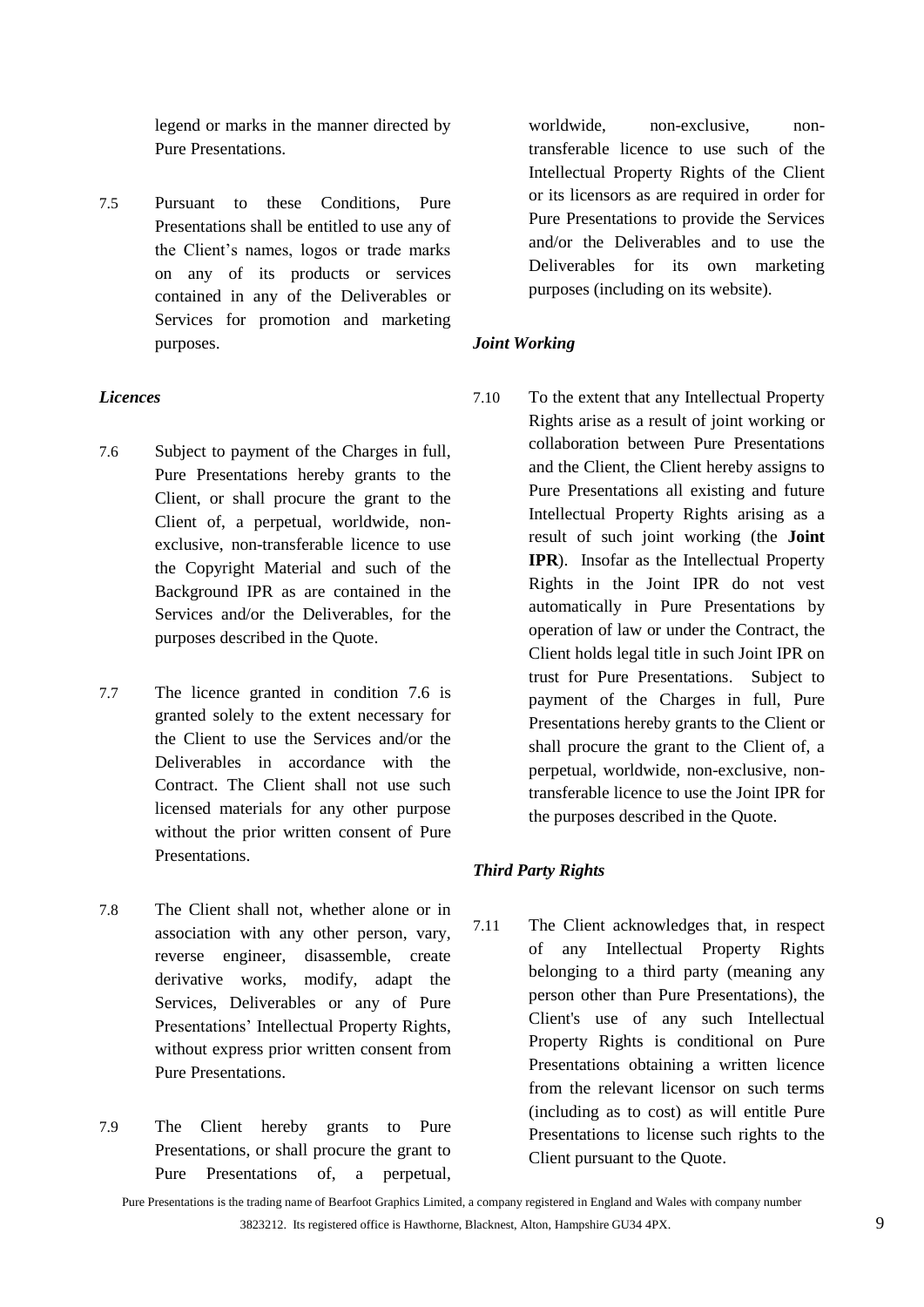### *Termination of the Licence*

7.12 In the event of the termination or expiry of the Contract or the non-payment by the Client of any sum when due to Pure Presentations, the licences granted in conditions [7.6](#page-8-0) and [7.10](#page-8-2) shall terminate automatically and the Client shall comply with the provisions of condition [13.2.](#page-13-0)

# *Infringement*

- 7.13 The Client is responsible for ensuring that it has the right to grant Pure Presentations the licence under condition [7.9](#page-8-1) and, in respect of licences to be procured by the Client, if it is unable to obtain any such licences from a third party, it shall notify Pure Presentations immediately upon becoming aware of such and in any event prior to Pure Presentations utilising the materials to which such licence would relate.
- 7.14 If any Client Materials infringe or are suspected of infringing any third party's Intellectual Property Rights, Pure Presentations may modify or remove any affected Service and/or Deliverable so as to avoid the infringement or replace any part of any affected Service and/or Deliverable with a non-infringing material.
- 7.15 The Client shall indemnify Pure Presentations from and against all claims, demands, actions, losses, expenses, liabilities and damages and costs (including all interest, penalties and legal and other professional costs and expenses) incurred by Pure Presentations, its directors, employees, agents and subcontractors arising out of or in connection with any failure by the Client to obtain, maintain and renew the licences referred to

in condition [4.1\(c\)](#page-4-1) or any claim, demand or action that any Client Materials have infringed any Intellectual Property Rights of a third party; contain Inappropriate Content; have caused a breach of privacy or breach of confidence; or have caused a breach of any law.

**8. QUALITY OF AND ACCESS TO DELIVERABLES AND MATERIALS**

- 8.1 Pure Presentations shall have no responsibility for the quality or accuracy of the Client Materials. Any costs arising in relation to amendments, corrections, modifications to any Client Materials shall be borne by the Client, and unless otherwise specified in the Quote, such costs shall be in addition to the Charges payable pursuant to condition [6.](#page-5-0)
- 8.2 Once the Deliverables have been provided to the Client, Pure Presentations shall not be responsible for any disaster recovery or business continuity in relation to the Deliverables (including taking copies of and backing up any Deliverables).
- 8.3 If following provision of any Deliverables to the Client, such Deliverables become corrupted or otherwise the Client loses or is unable to access such Deliverables, subject to payment of a reasonable fee (which shall be determined by reference to Pure Presentations' daily rate), and provided that Pure Presentations has retained a copy, it shall retrieve and provide a copy of such Deliverables to the Client.
- 8.4 If the Deliverables are provided to the Client in a downloadable format, the download will be available for 30 days. If the Client requests a subsequent or

Pure Presentations is the trading name of Bearfoot Graphics Limited, a company registered in England and Wales with company number 3823212. Its registered office is Hawthorne, Blacknest, Alton, Hampshire GU34 4PX. 10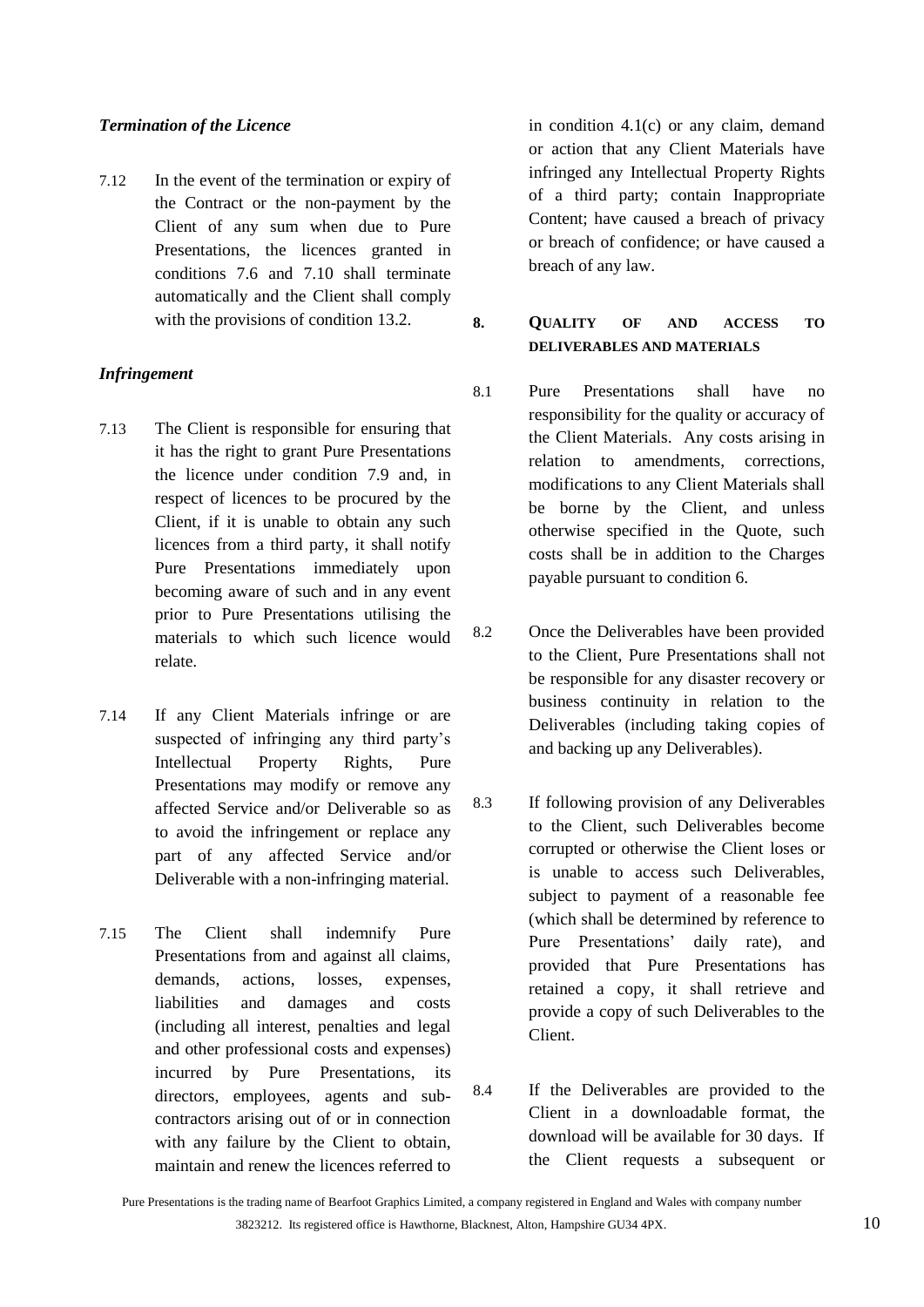extended period in which to download the Deliverables, Pure Presentations shall be entitled to charge a reasonable fee (which shall be determined by reference to Pure Presentations' daily rate) for making the Deliverables available for download in any additional or subsequent period.

### <span id="page-10-1"></span>**9. CONFIDENTIALITY**

9.1 A party (**Receiving Party**) shall keep in strict confidence all technical or commercial know-how, specifications, inventions, processes or initiatives which are of a confidential nature and have been disclosed to the Receiving Party by the other party (**Disclosing Party**), its employees, agents or subcontractors, and any other confidential information concerning the Disclosing Party's business or its products or its services which the Receiving Party may obtain. The Receiving Party shall restrict disclosure of such confidential information to such of its employees, agents or subcontractors as need to know it for the purpose of discharging the Receiving Party's obligations under the Contract, and shall ensure that such employees, agents or subcontractors are subject to obligations of confidentiality corresponding to those which bind the Receiving Party. This condition [9](#page-10-1) shall survive termination of the **Contract** 

# **10. DATA PROTECTION**

- 10.1 Pure Presentations agrees that, to the extent it processes any Personal Data on behalf of the Client:
	- (a) it shall act only on instructions from the Client;
	- (b) it has in place appropriate technical and organisational

security measures against unauthorised or unlawful processing of Personal Data and against accidental loss or destruction of, or damage to, Personal Data; and

- (c) it shall retain such Personal Data only for the period of time specified in the Quote or otherwise notified to it by the Client.
- 10.2 The Client shall be responsible for ensuring that all Personal Data provided to Pure Presentations in order for it to provide the Services complies with and at all times during this Contract remains compliant with the data protection principles set out in Schedule 1 to the Data Protection Act 1998.

# <span id="page-10-0"></span>**11. LIMITATION OF LIABILITY: THE CLIENT'S ATTENTION IS PARTICULARLY DRAWN TO THIS CONDITION**

- <span id="page-10-2"></span>11.1 Nothing in these Conditions shall limit or exclude Pure Presentations' liability for:
	- (a) death or personal injury caused by its negligence, or the negligence of its employees, agents or subcontractors;
	- (b) fraud or fraudulent misrepresentation; or
	- (c) breach of the terms implied by section 2 of the Supply of Goods and Services Act 1982 (title and quiet possession).
- 11.2 Subject to condition [11.1:](#page-10-2)
	- (a) Pure Presentations shall under no circumstances whatsoever be liable to the Client, whether in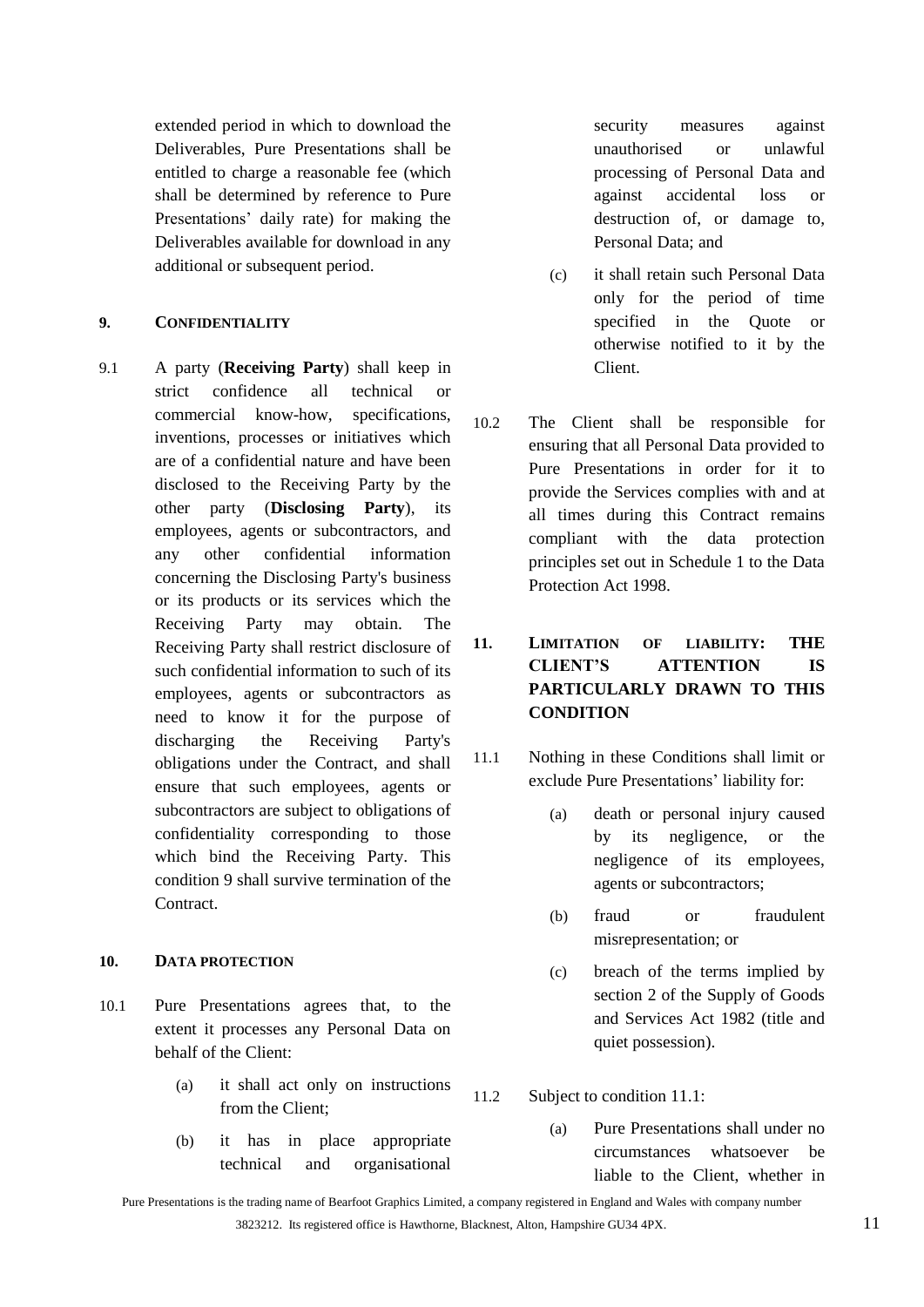contract, tort (including negligence), breach of statutory duty, or otherwise, for any damage to software, damage to or loss of data, loss of profit, loss of business opportunity, loss of anticipated savings, goodwill, anticipated profits or revenues, or any indirect or consequential loss arising under or in connection with the Contract; and

- (b) Pure Presentations' total liability to the Client in respect of all other losses arising from its own wilful acts or omissions under or in connection with the Contract, whether in contract, tort (including negligence), breach of statutory duty, or otherwise, shall in no circumstances exceed the Charges paid to Pure Presentations by the Client for the Services and/or Deliverables provided pursuant to the Contract as at the date the liability first arose.
- 11.3 Except as set out in these Conditions, all warranties, conditions and other terms implied by statute or common law are, to the fullest extent permitted by law, excluded from the Contract.
- 11.4 This condition [11](#page-10-0) shall survive termination of the Contract.

# **12. TERMINATION**

- 12.1 Without limiting its other rights or remedies, each party may terminate the Contract with immediate effect by giving written notice to the other party if:
	- (a) the other party commits a material breach of the Contract

and (if such a breach is remediable) fails to remedy that breach within 30 days of that party being notified in writing of the breach;

- <span id="page-11-0"></span>(b) the other party suspends, or threatens to suspend, payment of its debts or is unable to pay its debts as they fall due or admits inability to pay its debts or (being a company) is deemed unable to pay its debts within the meaning of section 123 of the Insolvency Act 1986 or (being an individual) is deemed either unable to pay its debts or as having no reasonable prospect of so doing, in either case, within the meaning of section 268 of the Insolvency Act 1986 or (being a partnership) has any partner to whom any of the foregoing apply;
- (c) the other party commences negotiations with all or any class of its creditors with a view to rescheduling any of its debts, or makes a proposal for or enters into any compromise or arrangement with its creditors;
- (d) a petition is filed, a notice is given, a resolution is passed, or an order is made, for or in connection with the winding up of that other party (being a company);
- (e) the other party (being an individual) is the subject of a bankruptcy petition or order;
- (f) a creditor or encumbrancer of the other party attaches or takes possession of, or a distress, execution, sequestration or other such process is levied or enforced on or sued against, the whole or

Pure Presentations is the trading name of Bearfoot Graphics Limited, a company registered in England and Wales with company number 3823212. Its registered office is Hawthorne, Blacknest, Alton, Hampshire GU34 4PX. 12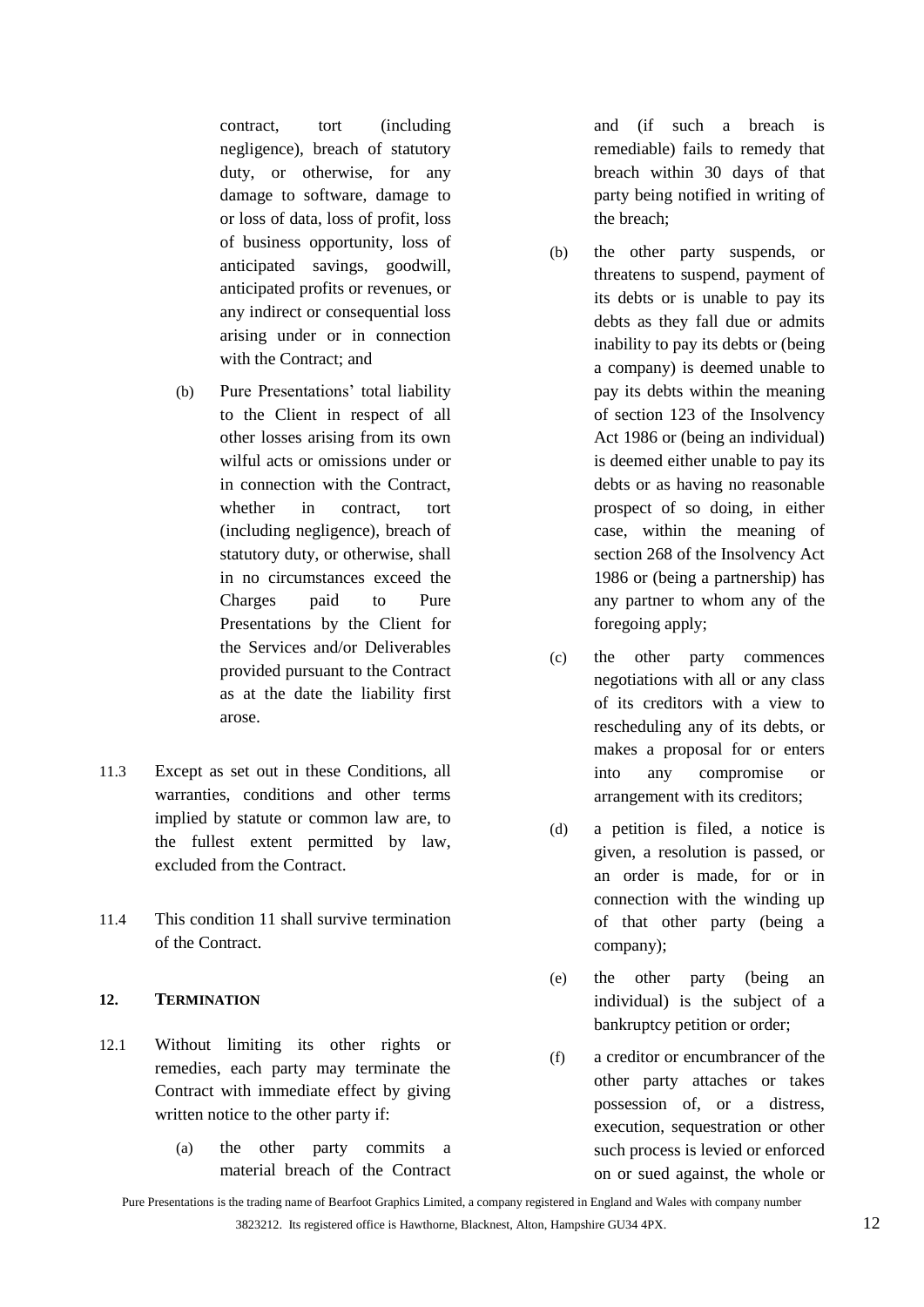any part of its assets and such attachment or process is not discharged within 14 days;

- (g) an application is made to court, or an order is made, for the appointment of an administrator or if a notice of intention to appoint an administrator is given or if an administrator is appointed over the other party (being a company);
- (h) a person becomes entitled to appoint a receiver over the assets of the other party or a receiver is appointed over the assets of the other party;
- (i) the other party suspends or ceases, or threatens to suspend or cease, to carry on all or a substantial part of its business; or
- <span id="page-12-0"></span>(j) the other party (being an individual) dies or, by reason of illness or incapacity (whether mental or physical), is incapable of managing his own affairs or becomes a patient under any mental health legislation.
- 12.2 Without limiting its other rights or remedies, Pure Presentations may terminate the Contract with immediate effect by giving written notice to the Client if the Client fails to pay any amount due under the Contract on the Due Date.
- 12.3 Without limiting its other rights or remedies, if the Client becomes subject to any of the events listed in condition  $12.1(b)$  to condition  $12.1(i)$ , or Pure Presentations reasonably believes that the Client is about to become subject to any of them, or if the Client fails to pay any amount due under the Contract within 30

days of the Due Date, Pure Presentations shall be entitled to i) require the Client to immediately pay to Pure Presentations all of Pure Presentations' outstanding unpaid invoices and interest; ii) in respect of Services and/or Deliverables supplied but for which no invoice has been submitted, submit an invoice, which shall be payable by the Client immediately on receipt; and iii) suspend provision of the Services and/or Deliverables under the Contract or any other contract between the Client and Pure Presentations.

12.4 Each party shall be entitled to terminate the Contract at any time by giving to the other one month's notice in writing.

# **13. CONSEQUENCES OF TERMINATION AND NON-PAYMENT**

- 13.1 On termination of the Contract for any reason:
	- (a) the Client shall immediately pay to Pure Presentations all of Pure Presentations' outstanding unpaid invoices and interest and, in respect of Services and/or Deliverables supplied but for which no invoice has been submitted, Pure Presentations shall submit an invoice, which shall be payable by the Client immediately on receipt;
	- (b) the accrued rights, remedies, obligations and liabilities of the parties as at expiry or termination shall not be affected, including the right to claim damages in respect of any breach of the Contract which existed at or before the date of termination or expiry; and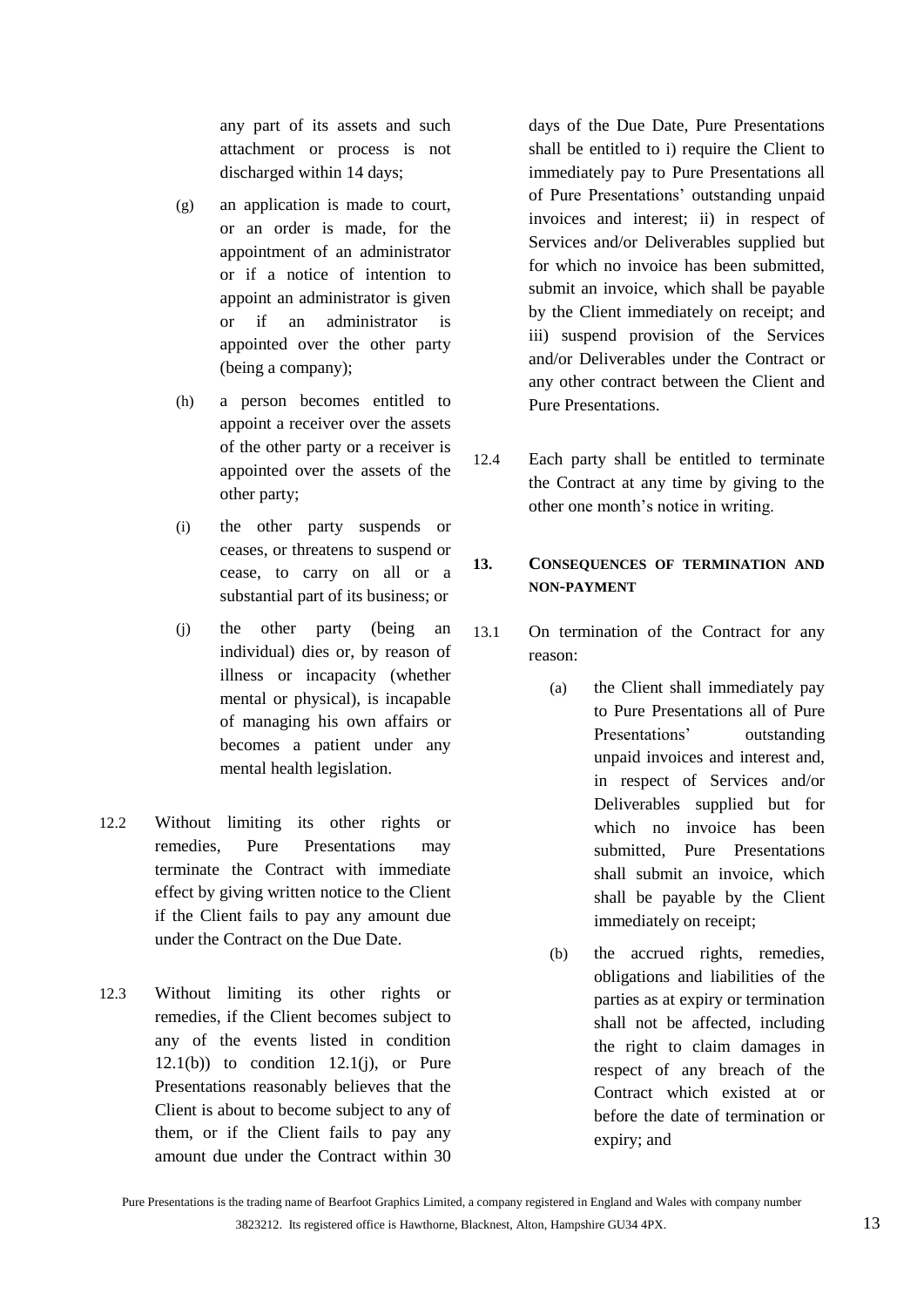- (c) conditions which expressly or by implication have effect after termination shall continue in full force and effect.
- <span id="page-13-0"></span>13.2 On termination of the Contract for any reason or on non-payment of any invoice, in addition to Pure Presentations' other rights and remedies in respect of the termination and/or non-payment, the Client shall remove and/or return all of Pure Presentations' Materials and any Deliverables which have not been paid for in full from the Site, all the Client's computers, hard drives and servers. If the Client fails to do so, then Pure Presentations may enter the Client's premises (and any other relevant premises) and remove and/or take possession of them. Until they have been removed and/or returned, the Client shall be solely responsible for their safe keeping and will not use them for any purpose not connected with the Contract.

### **14. GENERAL**

# 14.1 **Force majeure**:

(a) For the purposes of the Contract, **Force Majeure Event** means an event beyond the reasonable control of Pure Presentations including but not limited to strikes, lock-outs or other industrial disputes (whether involving the workforce of Pure Presentations or any other party), failure of a utility service or transport network, act of God, war, riot, civil commotion, malicious damage, compliance with any law or governmental order, rule, regulation or direction, accident, breakdown of plant or machinery, fire, flood,

storm, epidemic, pandemic or default of suppliers or subcontractors, failure, loss or theft of equipment or bug, virus, worm, software bomb or similar item introduced by a third party into Pure Presentations' systems, the Deliverables or the Client's systems.

- (b) Pure Presentations shall not be liable to the Client as a result of any delay or failure to perform its obligations under the Contract or for any damage, loss or expenses incurred or suffered by the Client as a result of a Force Majeure Event.
- (c) If the Force Majeure Event prevents Pure Presentations from providing any of the Services and/or Deliverables for more than 24 hours, Pure Presentations shall, without limiting its other rights or remedies, have the right to terminate the Contract immediately by giving written notice to the Client.

# 14.2 Assignment and subcontracting:

(a) Pure Presentations may at any time assign, transfer, charge, subcontract or deal in any other manner with all or any of its rights under the Contract and may subcontract or delegate in any manner any or all of its obligations under the Contract to any third party or agent. If Pure Presentations subcontracts its obligations under the Contract, the third party or agent to whom the obligations have been subcontracted (and not Pure Presentations) will be responsible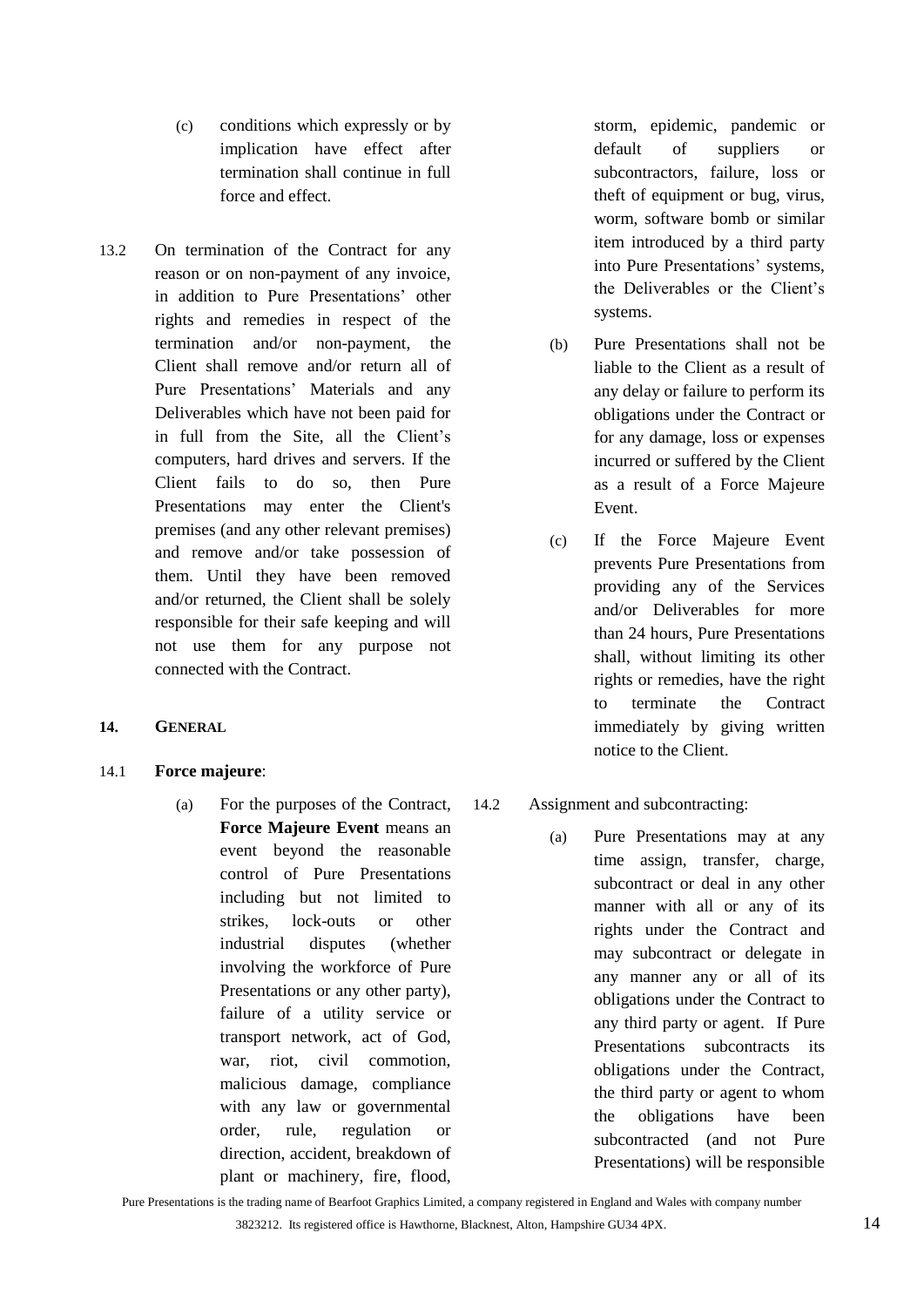to the Client for compliance with such obligations.

(b) The Client shall not, without the prior written consent of Pure Presentations, assign, transfer, charge, subcontract or deal in any other manner with all or any of its rights or obligations under the Contract.

### <span id="page-14-0"></span>14.3 **Notices**:

- (a) Any notice or other communication required to be given to a party under or in connection with the Contract shall be in writing and shall be delivered to the other party personally or sent by prepaid first-class post, recorded delivery or by commercial courier, to its registered office (if a company) or (in any other case) its principal place of business, or sent by fax or email to the other party's fax number or email address.
- (b) Any notice or other communication shall be deemed to have been duly received if delivered personally, when left at the address referred to above or, if sent by pre-paid first-class post or recorded delivery, at 9.00 am on the second Business Day after posting, or if delivered by commercial courier, on the date and at the time that the courier's delivery receipt is signed, if sent by fax, on the next Business Day after transmission or if sent by email, within 4 hours of transmission.
- (c) This condition [14.3](#page-14-0) shall not apply to the service of any

proceedings or other documents in any legal action.

### 14.4 **Waiver**:

- (a) A waiver of any right under the Contract is only effective if it is in writing and shall not be deemed to be a waiver of any subsequent breach or default. No failure or delay by a party in exercising any right or remedy under the Contract or by law shall constitute a waiver of that or any other right or remedy, nor preclude or restrict its further exercise. No single or partial exercise of such right or remedy shall preclude or restrict the further exercise of that or any other right or remedy.
- (b) Unless specifically provided otherwise, rights arising under the Contract are cumulative and do not exclude rights provided by law.

### 14.5 **Severance**:

- (a) If a court or any other competent authority finds that any provision of the Contract (or part of any provision) is invalid, illegal or unenforceable, that provision or part-provision shall, to the extent required, be deemed deleted, and the validity and enforceability of the other provisions of the Contract shall not be affected.
- (b) If any invalid, unenforceable or illegal provision of the Contract would be valid, enforceable and legal if some part of it were deleted, the provision shall apply with the minimum modification